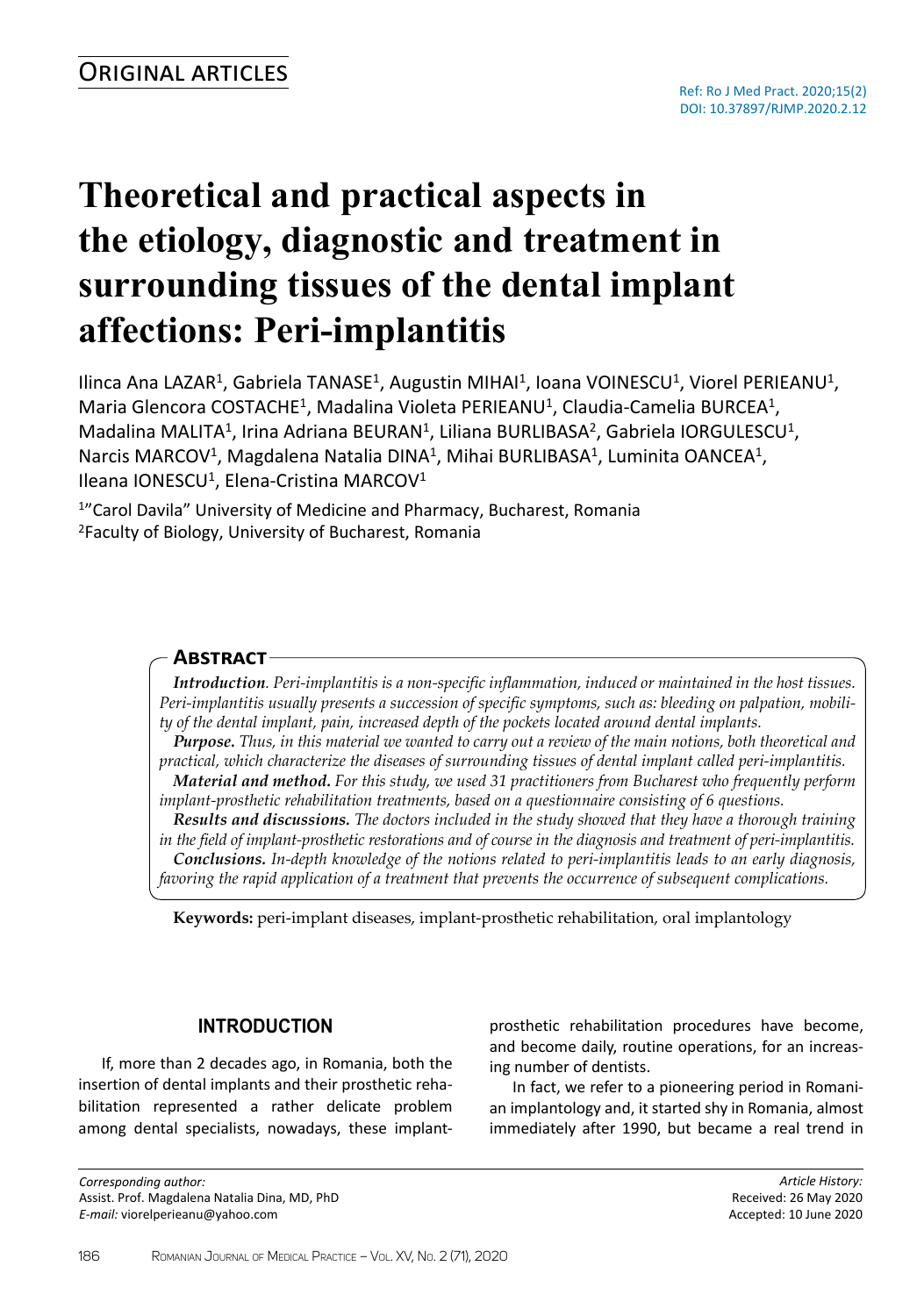dental practice, only after 1996, when, a number of extremely important factors, favored the implementation in our country of these techniques (considered revolutionary at that time) for oral rehabilitation, for almost any type of edentation, maxillary and/or mandibular, by inserting dental implants, followed by their subsequent prosthetic rehabilitation by dental practitioners with implant-supported restorations fixed or mobile. Of those factors mentioned above, which have contributed to the emergence in Romania of implant-prosthetic rehabilitation techniques, we must mention:

- the introduction in the educational curricula of the faculties of dentistry in Romania as a study discipline of oral implantology;
- − the appearance of postgraduate courses in oral implantology, more or less accessible for dental practitioners in Romania. In our case, it is about that competence in oral implantology that first appeared in Bucharest and which took place in the Central Military Hospital, under the careful coordination of Professor Augustin Mihai, MD, PhD;
- introducing on the Romanian dental market both a competitive equipment and instruments, but also some specific materials for the implant-prosthetic rehabilitation of a much newer generation.

But, at the level of 2019, the implant-prosthetic rehabilitation has become, with the increasing number of dental practitioners, a routine in the specialized dental offices. Basically, more and more dentists are starting from the idea that, the rehabilitation of any type of edentation can be done extremely quickly and professionally, by inserting dental implants and their subsequent prosthetic restoration. And, this aspect has become almost a normality among the dental practitioners in Romania, considering the much greater benefits that they have from the implant-prosthetic rehabilitation treatments, compared to the traditional general dentistry treatments.

Unfortunately, implant-prosthetic rehabilitation is not really a treatment with absolute success. As in any medical act, a series of failures and complications can occur, which can lead immediately or in time to some quite serious failures for both the patient and the medical team. Thus, even in the case of implant-prosthetic rehabilitation, a multitude of failures may occur, due to complications occurring either during the insertion of dental implants, or after surgical step, immediately and/or late. Such a complication that may occur during an implant-prosthetic rehabilitation is represented by peri-implantitis: we actually talk about a late complication of the implant treatment, it is of microbial cause, and if it is not treated in time and/or properly, it can even lead at the loss of the dental implant.

# **GENERAL DATA**

In almost any medical act, and especially in the acts with a pronounced surgical component, as are some medical acts specific to oral implantology, accidents can occur, materialized both by failures and complications. A classification of these accidents and complications can be stated as follows (1):

a. accidents (intraoperative incidents);

b. complications arising during the period of osseointegration;

c. accidents that may occur when mounting the prosthetic abutment and when fixing or cementing the prosthetic superstructure;

d. late complications.

Thus, peri-implantitis, conditions localized in the tissues around dental implant that we have addressed in this material, are part of the of late complications category, which we encounter in oral implantology (1).

But what peri-implantitis are actually?

Specifically, the "peri-implantitis" term was introduced by Mombelli et al., in a study on the microbial flora around dental implants, with and without bone loss, being defined as follows: "Peri-implantitis can be considered a localized infection, which has many aspects in common with chronic periodontitis" (2,3). However, peri-implant disease, as defined in the first Workshop of Periodontology – Ittingen, Switzerland, since 1993, differ in two stages (3,4):

- 1. Peri-implantary mucositis: is a reversible inflammatory reaction of the mucosa adjacent to a dental implant;
- 2. Peri-implantitis: it is an inflammatory process that affects the tissues around an osseointegrated dental implant that is functionally loaded and causes loss of supporting bone tissue  $(3,4)$ .

However, the definitions associated with peri-implantitis did not stop here. Thus, during the 6th Workshop of Periodontology, some minor modifications of these definitions were made, namely: the terms "reversible" / "irreversible" were removed, it was specified that peri-implantitis is of an infectious nature and it was pointed out that: "peri-implant mucositis is an inflammatory lesion, which affects the mucosa around the dental implant, while peri-implantitis also affects the supporting bone tissue" (3,5,6).

In the specialty literature, several risk factors in the production of peri-implantitis are highlighted, but which are also associated with the presence of periodontal diseases (3,6). The risk factors in the production of peri-implantitis are (3,6,7):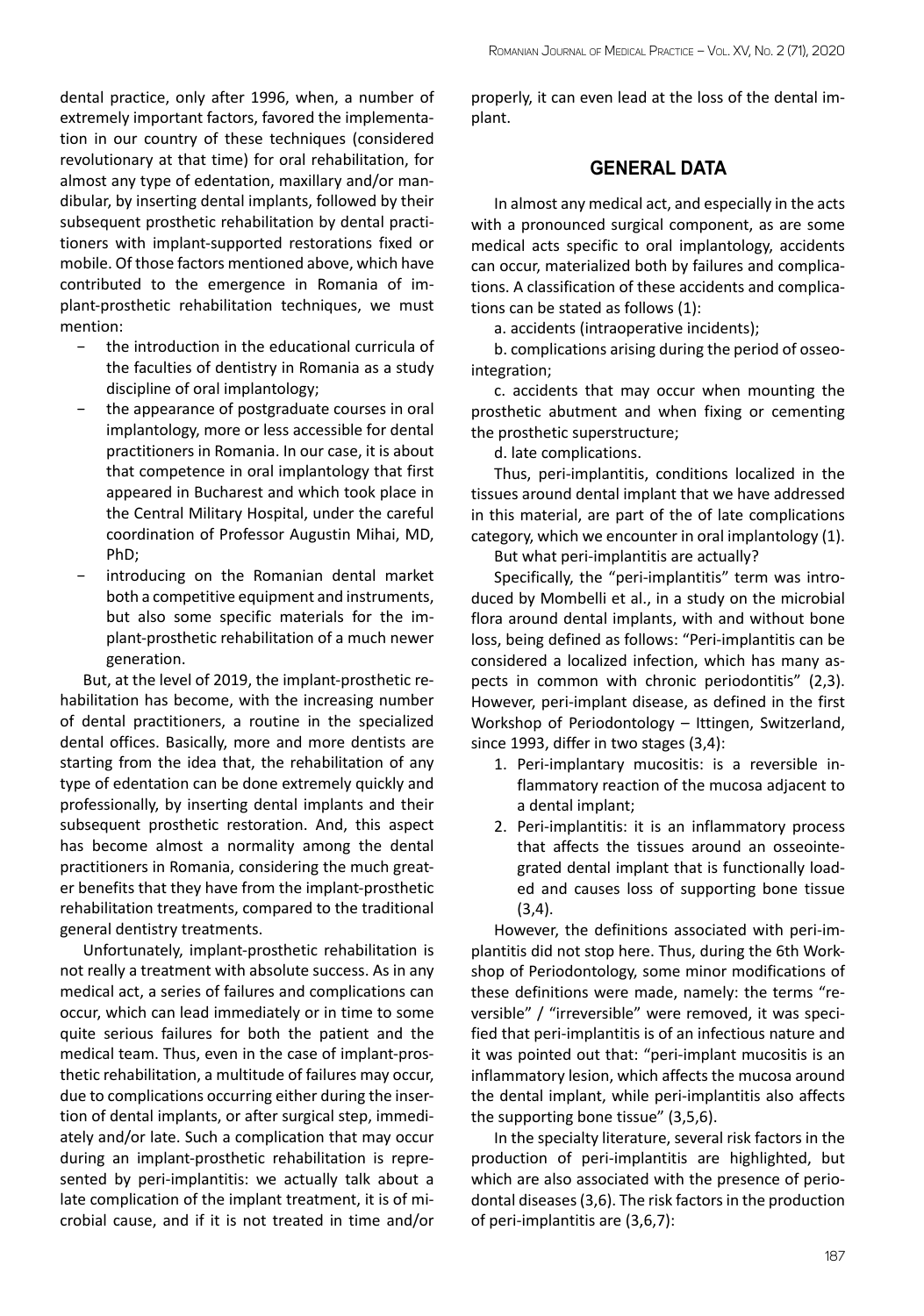- Smoking. The risk of peri-implantitis disease is double in smokers, compared to non-smokers (3);
- **The history of periodontal disease.** Patients with periodontal disease treated with dental implants have an increased risk of developing peri-implantitis. Specifically, untreated periodontal disease is a risk factor in the evolution of treatment with dental implants (3);
- Poor oral hygiene. Most clinical studies in the specialty literature associate poor oral hygiene with the appearance of peri-implantitis;
- − **Microbial agents**. Studies using electron microscopy and techniques based on anaerobic bacterial cultures have shown that microorganisms associated with healthy periodontal tissues or with mild gingival inflammation are similar to those found in clinically healthy sulcus around dental implant, the treatment failure it is largely determined by pathogenic microorganisms similar to those involved in adult periodontitis (3);
- − **Surface of dental implants**. There is a direct relationship between the surface roughness of dental implants used and the degree of microbial colonization above and below gingival margin (7).

But, when we discuss about the diagnosis of peri-implantitis, this is, in most cases, similar to periodontal disorders and is characterized by (3,7):

- − The presence of vertical destruction of the alveolar bone;
- Formation of pockets around implants;
- − Edematous tissues;
- − Mobility of the implant;
- − Bleeding and/or suppuration at slight palpation, etc.

However, in order to establish a correct diagnosis in the case of peri-implantitis, both the use of high quality imaging examinations (conventional radiography, panoramic radiography, digital radiography, etc.) and a firm and relevant interpretation of them are mandatory.

# **PURPOSE**

Starting from these aspects presented in the General Data part, in the specialized literature, some general objectives have been stated, regarding the treatment of peri-implantitis, as follows (3,7):

- − Removal and/or modification of the microbial plaque from the peri-implant sulcus;
- − Decontamination and conditioning of the surfaces of dental implants;
- − Correction and / or elimination of sites, which cannot be properly cleaned;
- Establishing an efficient control protocol of the microbial plaque;
- Bone reintegration of dental implants.

Thus, the enunciation of these general principles of treatment, will constitute the first steps in the particularization of a specific treatment, for each case of peri-implantitis (11-18).

But we, the authors, consider that these previously presented notions, regarding peri-implantitis, must be well known and well understood by all dental practitioners, especially those who perform mainly implant-prosthetic rehabilitation treatments, aspect that actually constitutes, and the purpose of this report (19-24).

# **MATERIAL AND METHOD**

In carrying out this study, we used a questionnaire, which presented a number of advantages, such as (8- 10):

- − The speed and convenience of obtaining guidance information for prospecting purposes;
- Trends of opinion;
- Sincerity of the answers, due to anonymity and confidentiality;
- − Capture the influence of a facilitating and disruptive factor, before the effects are factually visible.

Specifically, a questionnaire consisting of 6 items was used. It was applied, subjected to anonymity, to a number of 31 dental practitioners from the private system, from the Bucharest, who frequently perform specialized implant-prosthetic rehabilitation treatments, but insisting mainly on the surgical component of this type of treatment, namely, on the insertion of dental implants. Dental practitioner's age ranged from 30 to 55 years, and gender distribution was as follows: 17 of the subjects were male (54.84%), while 14 subjects were female (45.16%) (Fig. 1).





Questionnaire

*1. Before performing implant-prosthetic rehabilitation treatments:*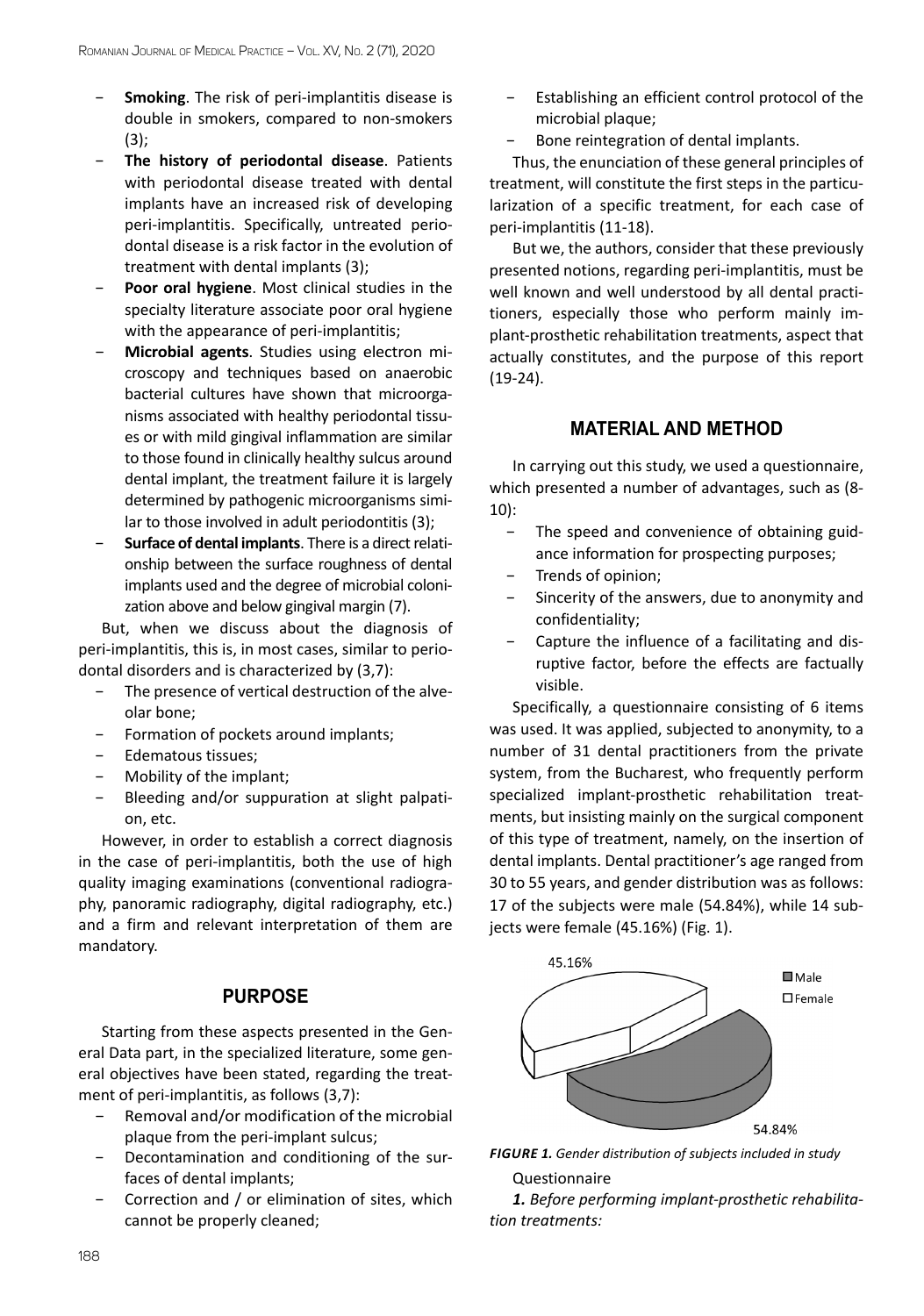- *a. You have taken postgraduate training courses such as a competence in implantology and/or have taken other types of theoretical and practical training courses?*
- *b. Did you learn from other qualified persons?*
- *c. Did you learn strictly based on an individual study?*

# *Correct answer: a.*

*2. Accidents and complications in oral implantology can be systematized as follows?*

- *a. Accidents (intraoperative incidents), but also complications that occurred during the osseointegration period;*
- *b. Accidents that may occur when mounting the prosthetic abutment and fixing or cementing the prosthetic superstructure, but also late complications;*
- *c. Accidents of antagonist teeth / accidents of the soft tissues.*

# *Correct answers: a, b.*

*3. Peri-implantitis is a localized infection, which has many aspects in common with chronic periodontitis, and is different in several aspects as?*

- *a. Peri-implantary mucositis, which is an inflammatory reaction of the mucosa adjacent to a dental implant;*
- *b. Peri-implantitis, which is an inflammatory process, which affects the tissues around an osseointegrated prosthetically functional loaded dental implant, and which causes the loss of supporting bone;*
- *c. Periodontitis, which is a chronic irreversible disease, with the presence of gingival inflammation located in areas in which there was a pathological attachment loss of fibers from the periodontal ligament to cement, with the apical migration of the junctional epithelium and a bone loss that can be radiologically detected?*

### *Correct answers: a, b.*

*4. The risk factors in the production of peri-implantitis are?* 

- *a. Smoking and history of periodontal disease;*
- *b. Poor oral hygiene and microbial agents;*
- *c. Surface of dental implants;*

*d. Polluting and climatic factors.*

# *Correct answers: a, b, c.*

*5. The diagnosis of peri-implantitis is similar to periodontal disease and includes the following aspects?* 

- *a. Presence of vertical destruction of the alveolar bone and formation of peri-implant pockets;*
- *b. Edematous tissues, bleeding and/or suppuration at slight palpation, implant mobility;*
- *c. A radiologic examination is also required;*
- *d. Removal from the first moment of the dental implant?*

#### *Correct answers: a, b, c.*

*6. The classic treatment principles of peri-implantitis are the following?*

- *a. Removal and/or modification of the microbial plaque from the peri-implant sulcus;*
- *b. Decontamination and conditioning of dental implants surfaces;*
- *c. Correction and/or removal of areas that cannot be properly cleaned;*
- *d. Establishing an efficient control protocol of the microbial plaque;*
- *e. Bone reintegration of the dental implant;*
- *f. Emergency removal of the entire implant-supported prosthetic restoration.*

*Correct answers: a, b, c, d, e.*

# **RESULTS**

The first thing we observe, and which gives greater value to the study, is that all participants in this study have attended and graduated in different forms specialized courses in oral implantology. This shows the interest of those involved in the study for practicing correctly with solid knowledge in order to obtain the best results.

About the accidents and complications existing in the oral implantology, 22 doctors (representing 70.97%) answered correctly, while only 9 doctors included besides the correct variants and the answer variant c (Fig. 2).



*FIGURE 2. Systematization of accidents and complications in oral implantology*

The differences between chronic periodontitis and peri-implantitis were correctly reported by the majority of study participants (29 representing 93.55%), while only 2 participants (representing 6.45%) answered incorrectly (Fig. 3).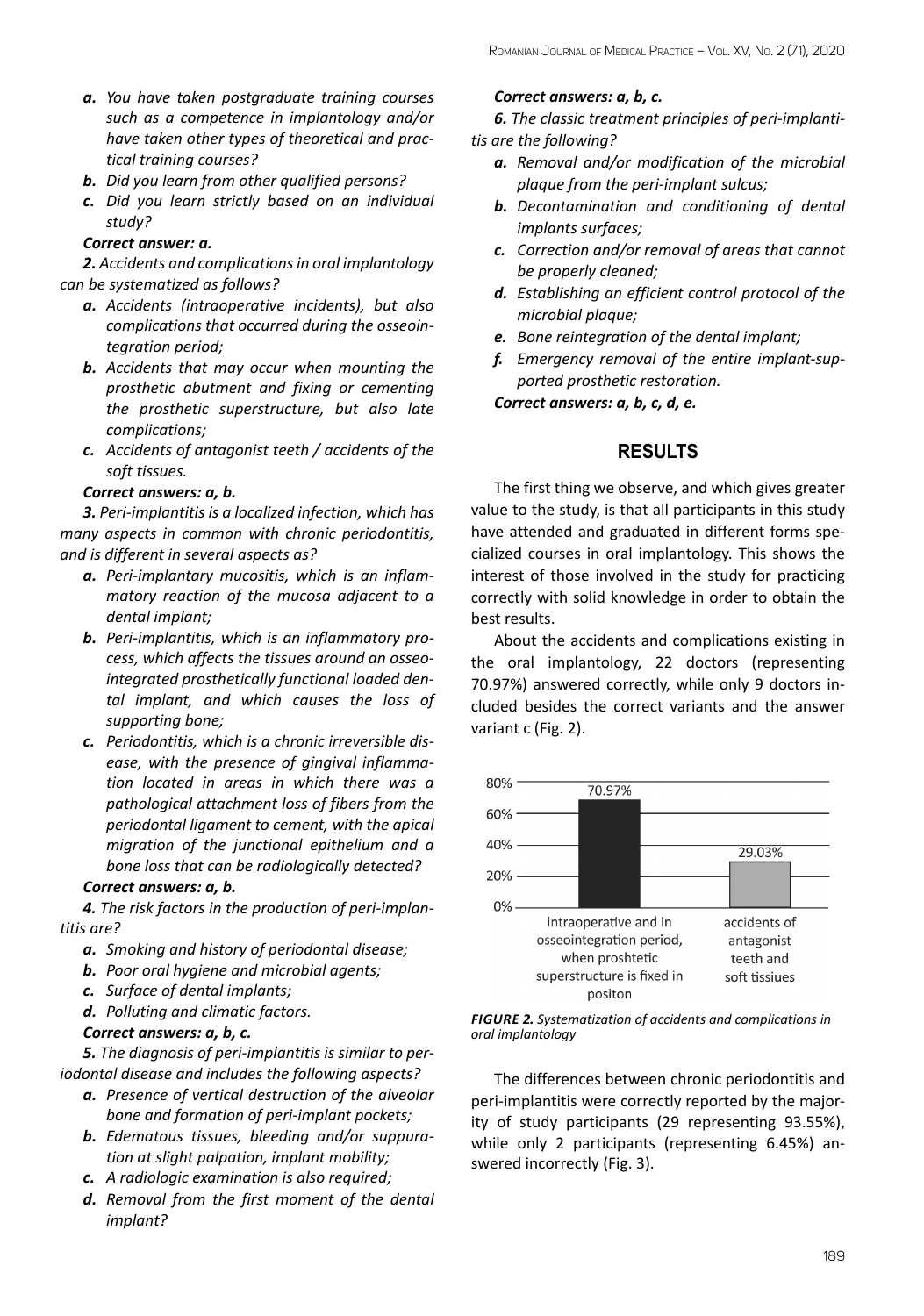

*FIGURE 3. Differences between chronic periodontitis and periimplantitis*

Regarding the risk factors in the production of peri-implantitis, only 12 respondents answered incorrectly (representing 38.71%), while the rest of 19 respondents answered correctly, namely smoking, periodontal disease in history, poor oral hygiene and the surface of the implants (Fig. 4).



*FIGURE 4. Risk factors in the production of peri-implantitis*

Concerning the elements that establish the diagnosis of peri-implantitis all participants in the study answered correctly.

Also to the last question about the classical principles in the treatment of peri-implantitis all the practitioners included in the study answered correctly. This shows the increased level of professional training of those who participated in this study.

#### **DISCUSSION**

With the widespread use of dental implants, several aspects began to be analyzed in addition to the surgical and osseointegration stages. Just as the tooth is fixed in the bone through the root and the dental crown is visible in the oral cavity, so the implant is fixed in the bone and the prosthetic work fixed on the implant is visible in the oral cavity.

The use of prosthetic works on implants over time has led to the detection, diagnosis and subsequent development of treatment schemes for peri-implantitis. In a review published by Smeets et al. in 2014 are analyzed based on the literature: definition, etiology, prevention and treatment of peri-implantitis (25). In 2018, Schwarz et al. conducted an exhaustive narrative review, and if the first study focused more on the treatment side, Schwarz et al. they tried to shed light on several aspects of peri-implantitis. They analyzed as follows: current definition, conversion from peri-implant mucositis to peri-implantitis, onset and pattern of disease progression, characteristics of peri-implantitis, risk factors / indicators for peri-implantitis, progressive crestal bone loss in the absence of soft tissue inflammation (26). The most widely accepted definition is the one stated in "The Consensus Report of Workgroup 4 of the 2017 World Workshop on the Classification of Periodontal and Peri-Implant Diseases and Conditions: peri-implantitis is an inflammatory process from a microbial origin that causes bone loss and if not treated could lead to the loss of the implant-supported restoration (27). In 2019, Monje et al. conducted another review to highlight the correlation between peri-implantitis, dental plaque and predisposing factors (28).

For these reasons, several important study directions are outlined, namely: establishing the diagnosis, correlating with risk factors, prevention and treatment of peri-implantitis.

While the aforementioned studies describe in detail the elements on the basis of which the diagnosis of peri-implantitis is established, there are numerous other studies that cover the rest of the research area.

In a study published in 2015, Jepsen et al. described the management of peri-implant mucositis in order to prevent the occurrence of peri-implantitis (29).

Regarding the risk factors, Stacchi et al. conducted a review connected to the role of the history of periodontal disease and smoking habits for peri-implantitis. The conclusion they reached is that the history of periodontal disease could be a risk factor while for smoking there is not enough data to assess its role in the appearance of peri-implantitis (30). Analyzing the implant-based factors as possible risk factors for peri-implantitis, Zandim-Barcelos et al. concluded that there is a connection between the occurrence of peri-implantitis and the implant-based factors, but for a better understanding further evidences are require (31). Also Ahn et al. in their study showed that there is a statistically significant link between smoking and peri-implantitis. Another significant factor was prosthetic splinting (32).

Regarding the treatment, one thing is clear, once the condition is detected, it is necessary to intervene to remove the inflammatory factors and restore the affected tissues. Whether a preventive therapy of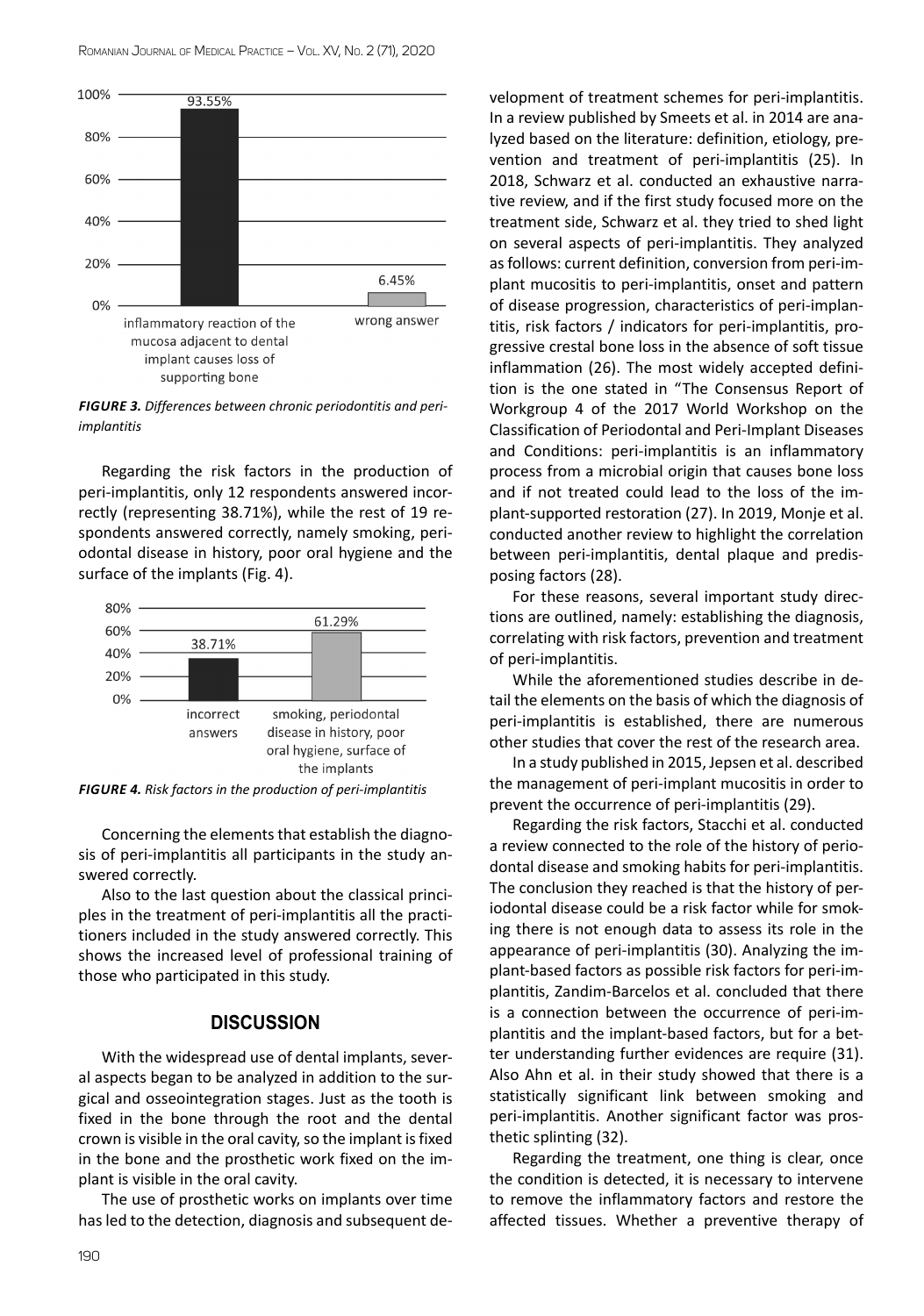maintenance is approached, as described in the study conducted by Rösing el al. (33), or more aggressive therapy when the condition is detected late or as a result of material defects as described by Wang et al. (34).

As can be seen, there are recent studies (2014- 2019), which means that it is a constantly evolving condition and its understanding and treatment are not complete.

For this reason, the knowledge of the elements that lead to the diagnosis of peri-implantitis, as well as the elements that help the differential diagnosis of marginal periodontitis, as we showed in this article, plays an important role in the early detection of this condition. In the same way, the risk factors that favor the appearance of peri-implantitis must be known, in this sense being many studies that highlighted a series of factors involved in the appearance of peri-implantitis such as: smoking, periodontal disease in history, poor oral hygiene, surface of the implants.

What is more important besides the theory part, specific to researchers and those from university centers, is the knowledge and understanding of these aspects by doctors who perform implant-prosthetic treatments in the private health network, which we tried to highlight by this study.

The subjects from this study were between the ages of 30 and 55, which denotes an extremely interesting thing, in this age range, this type of maneuvers with surgical component (insertion of dental implants), has such an excellent accuracy.

It should be noted that compared to other surgical specialties among practitioners dealing with the surgical insertion of dental implants we find both women and men in a portion that tends to be equalized.

All the subjects involved in the study have followed postgraduate training courses as implantology competence and/or other types of theoretical and practical training courses, which is very important, because they wanted the acquisition of theoretical and practical knowledge in the field of oral implantology, to be realized by the teaching by specialized personnel and with a lot of didactic experience. At the same time, the dental practitioners involved in the study have stated that obtaining a diploma for graduating such training courses gives them a legal status in approaching the implant-prosthetic rehabilitation treatments.

# **CONCLUSIONS**

More than 2/3 of the dental practitioners (about 71%) who chose to answer the questions are aware of the risks, accidents and complications, following the implant-prosthetic rehabilitation treatments.

Most of the dental practitioners involved in the study (about 97%), make a clear and categorical distinction between peri-implantitis, peri-mucositis and periodontal disease.

Almost 2/3 of the subjects involved in the study (approximately 62%) have a strong knowledge regarding the risk factors incriminated in the production of peri-implantitis, while 1/3 of the dental practitioners who have chosen to answer the questionnaire do some little confusion about these details.

Both regarding the diagnosis of peri-implantitis and the classical principles of treatment of these conditions, all the practitioners involved in the study have proven that they know very well both the theoretical and practical notions related to these vital aspects in the survival of a dental implant on the arch.

#### **Acknowledgement**

In this article, all the authors have equal contribution with the first author.

> *Conflict of interest:* none declared *Financial support:* none declared

#### **references**

- 1. Gănuță N, Bucur A. Gănuță A. Tratat de implantologie orală. Editura Național, București, 1997.
- 2. Mombelli A, Van Oosten MA, Schurch E Jr. et al. The microbiota associated with successful or failing osseointegrated titanium implants. *Oral Microbiol Immunol.* 1987;2:145-151.
- 3. Cristache CM. Periimplantita: Factori de risc, etiologie, patogenie, prevenție și tratament. În: Burlibașa M, Cristache CM, Tănase G (coord.). Progrese în medicina dentară, Vol. 2. Editura Ars Docendi, București, 2011, pp. 130-168.
- 4. Albrektsson T. Isidor F. Consensus report of session IV. In: Lang NP, Karring T (eds.). Proceedings of the 1st European Workshop on Periodontology. Berlin: Quintessence, 1994, pp. 365-369.
- 5. Lindhe, J, Meyle J. Peri-implant diseases: Consensus Report of the sixth European Workshop on Periodontology. *J Clin Periodontol.* 2008;35(8):282-285.
- 6. Bergström J. Periodontitis and smoking: An evidence-based appraisal. *J Evid Based Dent Pract*. 2006;6:33-41.
- 7. Lazăr L, Forna NC. Periimplantitele diagnostic și tratament. *Romanian Journal*

*of Medical and Dental Education.*  2016;5(1):62-71.

- 8. Gagea A. Tratat de cercetare științifică în educație fizică și sport. Editura Discobolul, București, 2010, pp. 374-378.
- 9. Epuran M, Vâjială GE. Metodologia cercetării în educaţie fizică şi sport. Editura Fundaţiei România de Mâine, Bucureşti, 2008, pp. 207-216.
- 10. David D. Metodologia cercetării clinice. Editura Polirom, București, 2006, p. 35.
- 11. Bodnar DC, Dimova C, Cristache CM et al. Dental management of patient with